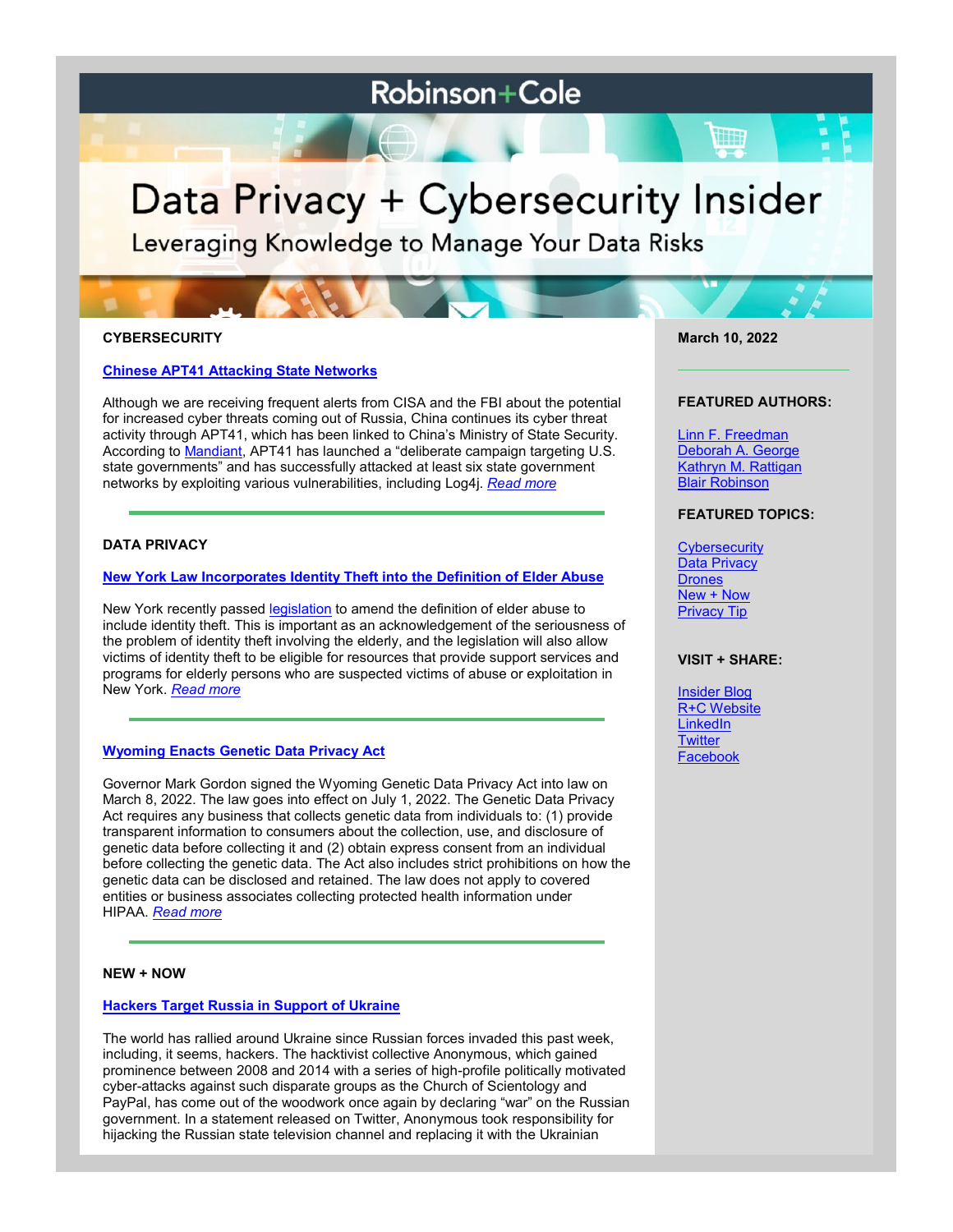national anthem playing over an image of the Ukrainian flag. The group also took responsibility for a distributed denial of service attack against RT, the Russian state news agency. And, in a personal jab at Russian President Putin, Anonymous hackers updated international maritime records to rename Putin's personal yacht "FCKPTN" and change its destination to "Hell." They also changed the yacht's documented course to show it crashing into Snake Island, the site of a Ukrainian military installation that has become a symbol of Ukrainian resistance. *[Read more](https://www.dataprivacyandsecurityinsider.com/2022/03/hackers-target-russia-in-support-of-ukraine-2/)*

#### **DRONES**

#### **[Police Use Drones and Other Innovative Technology for Public Safety Efforts](https://www.dataprivacyandsecurityinsider.com/2022/03/police-use-drones-and-other-innovative-technology-for-public-safety-efforts/)**

Police across the United States are increasingly relying on emerging technologies to make their jobs more efficient and to increase public safety. Police are using drones, license plate readers, gunshot detection systems and even robots to reduce injury and harm. To no one's surprise, law enforcement agencies have struggled with retention and hiring during the last two years, and many police departments are now looking to new technologies to fill those gaps and keep their communities safe. However, with these new technologies comes concern for the loss of privacy. Technology can be a great law enforcement tool; however, a line should be drawn to protect our privacy, while also meeting the expectation that the police will protect the public. Nevertheless, new technologies continue to find their way into law enforcement. *[Read more](https://www.dataprivacyandsecurityinsider.com/2022/03/police-use-drones-and-other-innovative-technology-for-public-safety-efforts/)*

# **PRIVACY TIP #322**

#### **[Monitor Apps Collecting Kids' Data](https://www.dataprivacyandsecurityinsider.com/2022/03/privacy-tip-322-monitor-apps-collecting-kids-data/)**

There is a federal law, the Children's Online Privacy Protection Act (COPPA), that requires app developers to obtain parental consent before collecting information from children under the age of 13. The law has been on the books for a long time, yet companies are not always in compliance with it. The Privacy Tip this week discusses an app raising questions. *[Read more](https://www.dataprivacyandsecurityinsider.com/2022/03/privacy-tip-322-monitor-apps-collecting-kids-data/)*

#### **Join Us As We Discuss Privacy + Cybersecurity**

#### **Upcoming and Recent Events and Honors:**

- The Massachusetts Bar Association CLE program "Smart Devices: In Your Home, Your Car and Your Office: What you Need to Know" was co-presented by Linn Freedman and Kathryn Rattigan on March 1, 2022.
- Linn Freedman was listed in the Chambers and Partners Global 2022 ranking guide in the area of Privacy and Data Security – USA. Chambers wrote that she "counts data breach response and defending privacy claims as important pillars of her practice." A client testimony says Linn is "knowledgeable and someone who works really hard for her clients." Linn has been ranked as a leader in C*hambers USA: America's Leading Lawyers* for Business in the area of Privacy & Data Security nationwide since 2012 and globalwide since 2019.
- JD Supra's 2022 Reader's Choice Awards recognized Data Privacy + Cybersecurity team lawyers Linn Freedman, Deb George, and Kathryn Rattigan as Top Authors and Robinson+Cole as a Top Law Firm in 2021. Linn was announced at the #1 author in the area of Cybersecurity for the seventh consecutive year. Deb was recognized as a Top Author in the category of Data Privacy and Kathryn was named a Top Author in the area of Cybersecurity for a second time.
- Linn Freedman co-presented "Build, Adapt & Execute Your Information Governance, Privacy, and eDiscovery Strategy," alongside IPRO's Director of Information Governance, Nick Inglis, at Legalweek New York on March 9, 2022.
- Linn Freedman will present "Insider Threats and How to Mitigate Them" at the Medical Updates 38: A Review of Advances in Medicine Conference in Park City, Utah on March 22, 2022.